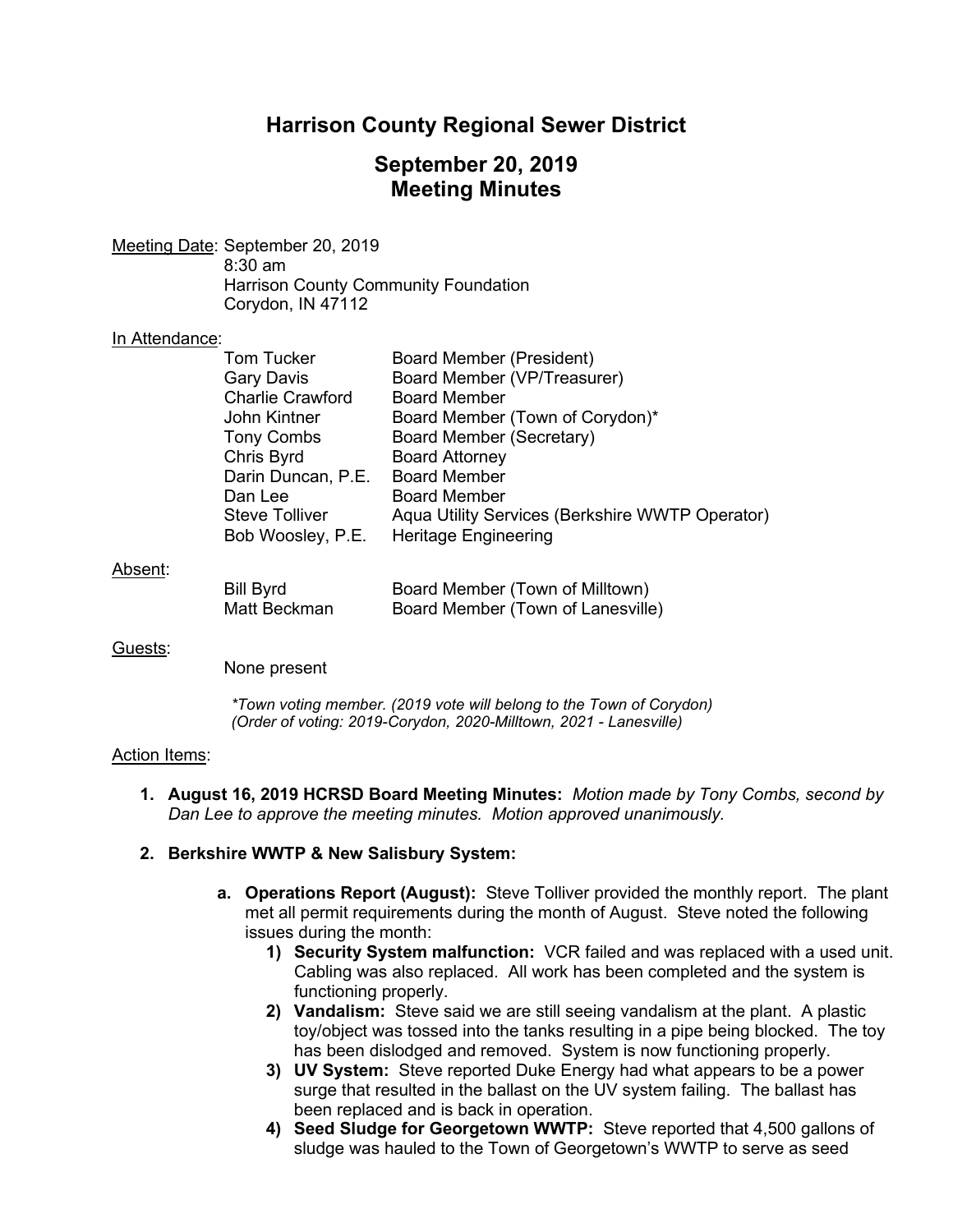HCRSD Mtg Minutes September 20, 2019 Page 2 of 3

> sludge for the Town's recently completed expansion of their WWTP. The Town accepted this sludge for free resulting in no cost to the District for sludge disposal. The only cost to the District was for the hauling cost.

- **5) Water Line:** The water line that serves the plant is owned by the mobile home park. There was a repair made to a leak in the line due to freezing this past winter. The line has not been properly restored and covered with material leaving it exposed to the elements. There is a concern this line will freeze and burst again if restoration work is not completed in a timely manner. Steve will follow up once again with the mobile home park to see when this work is scheduled for completion.
- **b. Smoke Testing:** Bob Woosley is still working on finalizing a layout of the collection system to allow this work to be performed. He will complete this work in the coming weeks and will have a contract for smoke testing ready for execution at the next meeting.
- **c. Berkshire Sewer Charges (based on actual flow and not water meter readings):** Bob Woosley and Chris Byrd have not yet completed this task but will do so prior to the next scheduled District Board meeting.

### **3. Treasurers Report:**

- **a.** *Motion made by Charlie Crawford, second by Dan Lee to approve the August Treasurer's Report. Motion approved unanimously.*
- **b.** *Motion made by Gary Davis, second by John Kintner to pay the following claims. Motion approved unanimously.*

## *District Checking Account:*

| i. Harrison REMC-WWTP electric service                        | \$1,319.29 |
|---------------------------------------------------------------|------------|
| ii. Duke Energy - lift station electric service               | \$21.43    |
| iii. Town of Corydon - Aug sewer bills                        | \$6,042.39 |
| iv. Aqua Utility Services - WWTP Op., LS Maint., Misc. Maint. | \$4,811.33 |
| v. CAN Surety – surety bond renewal                           | \$147.00   |
| vi. Schneider Alarm - repair camera at WWTP                   | \$165.00   |
| vii. Heritage Eng. - retainer/website hosting                 | \$880.00   |

- **c.** *Motion made by Gary Davis, second by Tony Combs to approve Heritage Engineering's invoice in the amount of \$1,350.00 for services performed to cover inspection work on the JC Moag sewer connection and work involved on the Clunie Estate regional WWTP assistance. Motion approved unanimously. This invoice will be forwarded to the County for payment from the District's County funds (account no. 30302).*
- **d. Audit:** Gary made the Board aware the District is being audited for the years 2015-2018 (referred to as a Centralized Audit). The cost for this audit should be significantly less than the previous audit. The State Board of Accounts is performing this audit from their office in Indianapolis. All requests for data have been sent to them electronically.